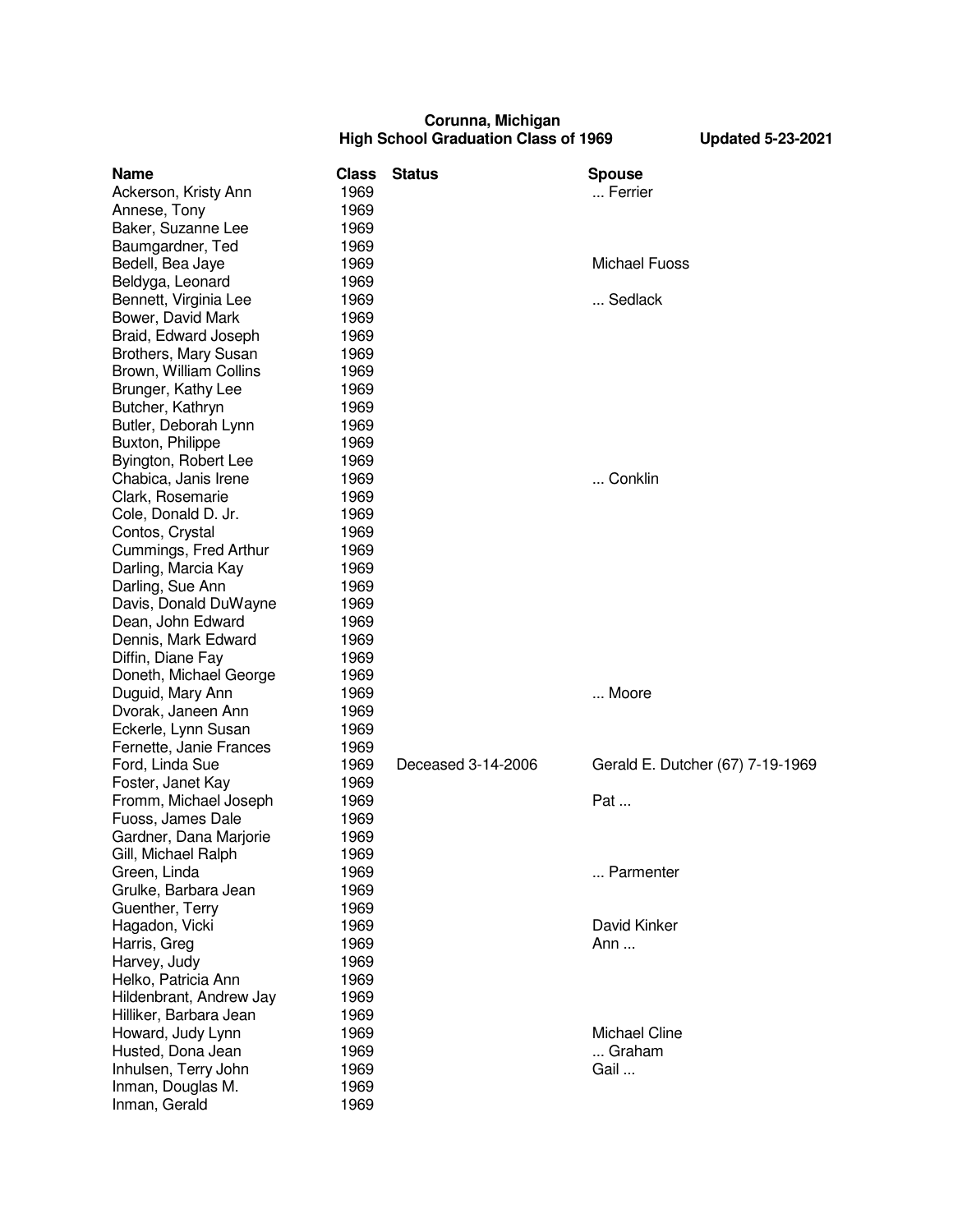| Jacobs, Kyle             | 1969 |                     |                             |
|--------------------------|------|---------------------|-----------------------------|
| Jamnick, Louis Duane     | 1969 | Deceased 12-9-2010  |                             |
| Jensen, Teresa Marie     | 1969 |                     |                             |
| Jessen, Sandra Kay       | 1969 |                     |                             |
| Johnson, Larry James     | 1969 |                     |                             |
| Johnson, Sylvia Eileen   | 1969 |                     |                             |
| Jones, William E.        | 1969 | Deceased 5-29-2006  |                             |
| Judd, Walter Stephen     | 1969 |                     |                             |
| Keesler, Donald L.       | 1969 |                     |                             |
| Kiacz, Shirley Marie     | 1969 |                     |                             |
| Kincaid, Joseph J.       | 1969 |                     |                             |
| Kirby, Rodney Dale       | 1969 |                     |                             |
| Kitts, Paula             | 1969 |                     |                             |
| Klepi, Jean D.           | 1969 |                     |                             |
| Knauff, Brian            | 1969 |                     |                             |
| Koenig, Roxanne L.       | 1969 |                     |                             |
| Kondel, Fred             | 1969 |                     |                             |
| Konecny, Theresa A.      | 1969 |                     |                             |
| Krapek, Frank Henry      | 1969 |                     |                             |
| Krcmarik, Thomas G.      | 1969 |                     |                             |
| Krhovsky, Carole Marie   | 1969 |                     |                             |
| Kribs, Kelly Jay         | 1969 | Deceased 6-22-2003  |                             |
| Kuchar, Victor D.        | 1969 |                     |                             |
| Kurney, Eugene P.        | 1969 |                     | Wendy Miller (70)           |
| Kurrle, Fredric J.       | 1969 |                     |                             |
| LeCureux, Norman G.      | 1969 |                     |                             |
| Lepior, Linda            | 1969 |                     |                             |
| Louch, Brian             | 1969 |                     | Marsha Tithof 6-9-1972      |
| Luft, Kaylene            | 1969 |                     | Ray                         |
| Lutz, Terri Ann          | 1969 |                     |                             |
| Marks, Daniel L.         | 1969 |                     |                             |
| McCarthy, Alan R.        | 1969 |                     |                             |
| McCartney, Thomas James  | 1969 |                     |                             |
| McIntyre, Daniel         | 1969 | Deceased 11-20-2005 |                             |
| McLosky, Edward C.       | 1969 |                     | Janis                       |
| McMillan, Gregory S.     | 1969 |                     | Sue Ann Fromm               |
| Mead, Judy Gayle         | 1969 |                     | Magyar                      |
| Mead, Kristen Robin      | 1969 |                     | Tompkins                    |
| Mellentine, Phil         | 1969 |                     |                             |
| Miller, Pamela           | 1969 |                     |                             |
| Mills, Rebecca E.        | 1969 |                     |                             |
| Misjak, Pauline V.       | 1969 |                     |                             |
| Mitchell, Kris           | 1969 |                     |                             |
| Mitosinka, Rose          | 1969 |                     |                             |
| Moiles, Darlene          | 1969 |                     |                             |
| Moore, Caroline Virginia | 1969 |                     |                             |
| Moore, William W.        | 1969 |                     |                             |
| Morrice, Diane Kay       | 1969 |                     |                             |
| Mowinski, Edward J.      | 1969 |                     |                             |
| Mumby, Catherine Ann     | 1969 |                     | Achorn                      |
| Munger, Larry            | 1969 | Deceased 3-15-2008  | Suzanne M. Smalligan 8-5-06 |
| Nequist, Gary            | 1969 |                     |                             |
| Newman, Ellen            | 1969 |                     |                             |
| Nielsen, Donald          | 1969 |                     |                             |
| Novak, Richard           | 1969 |                     |                             |
| Oginsky, Ruth Marie      | 1969 |                     |                             |
|                          |      |                     |                             |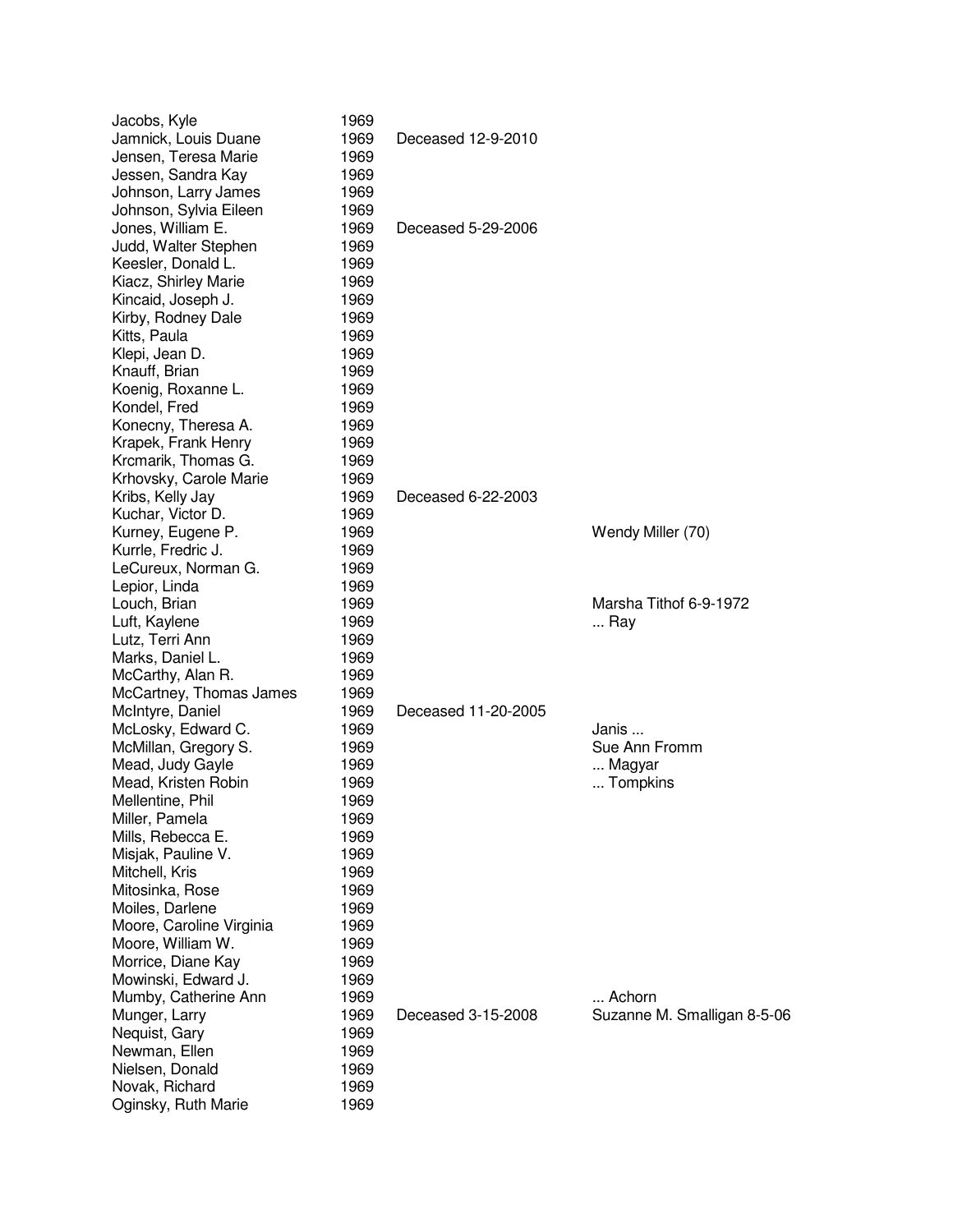| Oliver, Michael Douglas<br>Perkins, Linda Elaine<br>Phaneuf, Patricia<br>Plementosh, Nellie<br>Podolan, Kenneth Allen<br>Porter, Dennis<br>Price, Pat | 1969<br>1969<br>1969<br>1969<br>1969<br>1969<br>1969 |                    |             |
|-------------------------------------------------------------------------------------------------------------------------------------------------------|------------------------------------------------------|--------------------|-------------|
| Reynolds, Kathlene Kay                                                                                                                                | 1969                                                 |                    |             |
| Rierson, Edwin                                                                                                                                        | 1969                                                 |                    |             |
| Rigoulot, Pamela                                                                                                                                      | 1969                                                 |                    |             |
| Robbins, Kenneth                                                                                                                                      | 1969                                                 |                    |             |
| Rosa, Richard                                                                                                                                         | 1969                                                 |                    |             |
| Ruttmann, Lannie                                                                                                                                      | 1969                                                 |                    |             |
| Sack, Richard C.                                                                                                                                      | 1969                                                 |                    |             |
| Schautz, Margaret Christine                                                                                                                           | 1969                                                 |                    |             |
| Schneider, Robert J.                                                                                                                                  | 1969                                                 |                    | Linda S.    |
| Schulze, Ronald<br>Schwartz, Suzanna Marie                                                                                                            | 1969<br>1969                                         |                    |             |
| Scott, Suzanne                                                                                                                                        | 1969                                                 |                    |             |
| Seconsky, Greg                                                                                                                                        | 1969                                                 |                    |             |
| Sedlack, Gary J.                                                                                                                                      | 1969                                                 |                    |             |
| Sells, Glen                                                                                                                                           | 1969                                                 | Deceased 7-23-2008 |             |
| Semke, Gary C.                                                                                                                                        | 1969                                                 |                    |             |
| Serbus, Linda                                                                                                                                         | 1969                                                 |                    |             |
| Shelp, Ronald                                                                                                                                         | 1969                                                 |                    |             |
| Smith, Van                                                                                                                                            | 1969                                                 |                    |             |
| Snell, Ricky                                                                                                                                          | 1969                                                 |                    |             |
| St. John, Wesley                                                                                                                                      | 1969                                                 |                    |             |
| Stanhope, Paul                                                                                                                                        | 1969                                                 |                    |             |
| Stasa, Janice                                                                                                                                         | 1969                                                 |                    |             |
| Stewart, Ruth                                                                                                                                         | 1969                                                 |                    |             |
| Svrcek, Tom<br>Tallman, Bernard E.                                                                                                                    | 1969<br>1969                                         | Deceased 1-30-2012 |             |
| Taylor, Pamala                                                                                                                                        | 1969                                                 |                    | Lambert     |
| Teichman, Linda                                                                                                                                       | 1969                                                 |                    |             |
| Tejkl, Jean                                                                                                                                           | 1969                                                 |                    |             |
| Tejkl, Tom                                                                                                                                            | 1969                                                 | Deceased 1-20-2016 |             |
| TerMeer, Michael                                                                                                                                      | 1969                                                 |                    |             |
| Tinklepaugh, Donnee                                                                                                                                   | 1969                                                 |                    |             |
| Tissot, Bob                                                                                                                                           | 1969                                                 |                    |             |
| Tithof, Marti                                                                                                                                         | 1969                                                 |                    |             |
| Tomlinson, Daniel                                                                                                                                     | 1969                                                 |                    |             |
| Van Brunt, Denise                                                                                                                                     | 1969                                                 |                    | Finnerty    |
| VanLoon, Mary                                                                                                                                         | 1969                                                 |                    |             |
| Warner, Debbie<br>Warner, William                                                                                                                     | 1969<br>1969                                         |                    |             |
| Washburn, William                                                                                                                                     | 1969                                                 | Deceased 4-2-2007  |             |
| Welsh, Robert                                                                                                                                         | 1969                                                 |                    |             |
| Wheeler, Pat                                                                                                                                          | 1969                                                 |                    |             |
| Witt, Jim                                                                                                                                             | 1969                                                 |                    |             |
| Witt, Terry Lee                                                                                                                                       | 1969                                                 |                    |             |
| Wonsey, Barbara                                                                                                                                       | 1969                                                 |                    | Rhodes      |
| Wright, Leonard                                                                                                                                       | 1969                                                 |                    | Debbie Lake |
| Wright, Marilyn                                                                                                                                       | 1969                                                 |                    |             |
| Zartman, Christine                                                                                                                                    | 1969                                                 |                    | Jim Keyes   |
| Ackley, Karen                                                                                                                                         | 1970                                                 |                    |             |